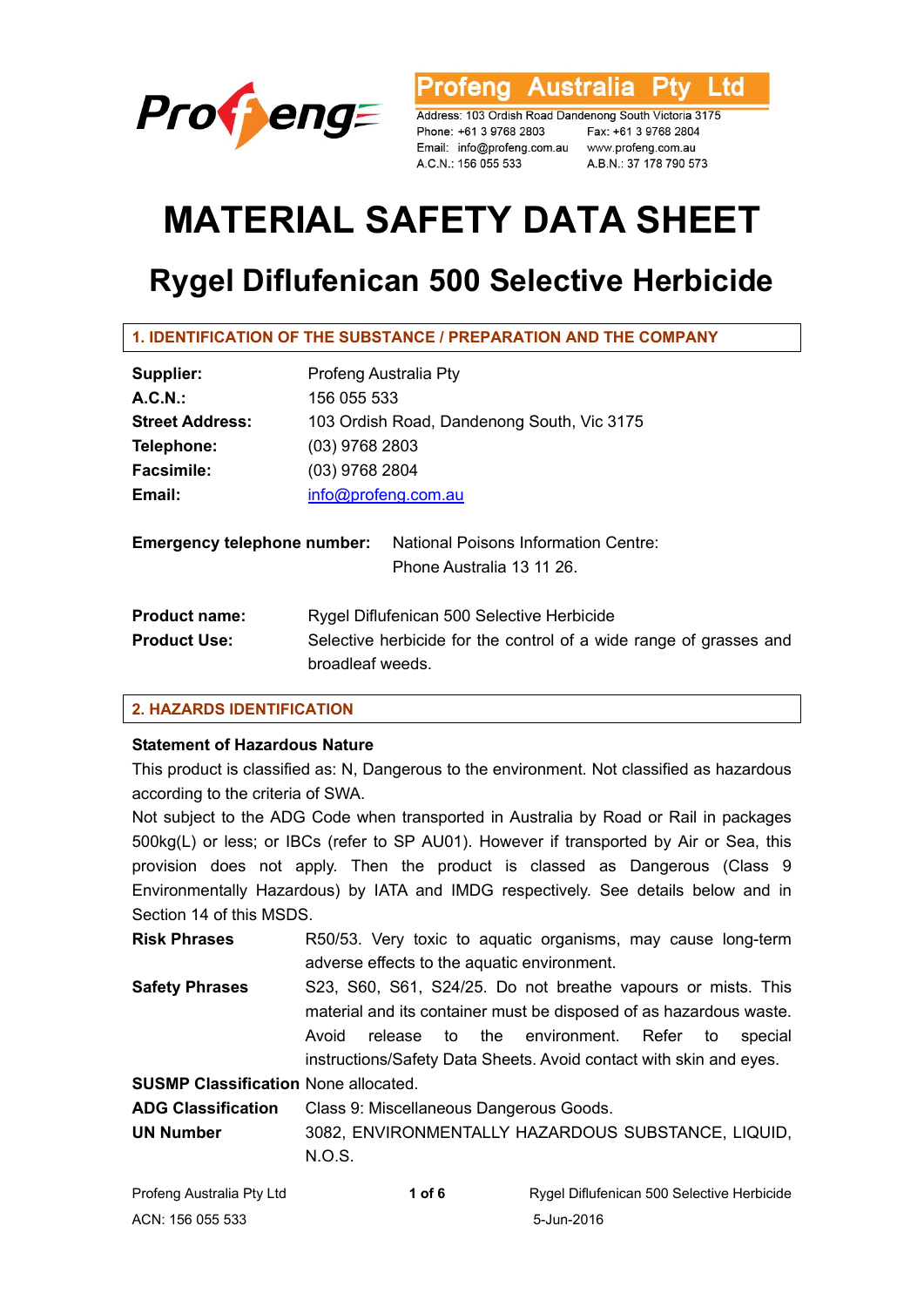

Australia L td ofena

Address: 103 Ordish Road Dandenong South Victoria 3175 Phone: +61 3 9768 2803 Email: info@profeng.com.au www.profeng.com.au A.C.N.: 156 055 533

Fax: +61 3 9768 2804 A.B.N.: 37 178 790 573

**Pictogram** 



| <b>GHS Signal word</b>            | NONE. Not hazardous.                                         |  |
|-----------------------------------|--------------------------------------------------------------|--|
| Hazard statement(s)               |                                                              |  |
| H410                              | Very toxic to aquatic life with long lasting effects         |  |
| <b>Precautionary statement(s)</b> |                                                              |  |
| P353                              | Rinse skin or shower with water.                             |  |
| P301+P330+P331                    | IF SWALLOWED: Rinse mouth. Do NOT induce vomiting.           |  |
| P <sub>501</sub>                  | Dispose of contents/ container to an approved waste disposal |  |
|                                   | plant                                                        |  |

### **3. COMPOSITION / INFORMATION ON INGREDIENTS**

### **Formulation Type:** Aqueous concentrate

**Active Ingredients:** paraquat dichloride

| <b>Chemical Entity</b>          | CAS NO.    | <b>Proportion</b><br>(% weight/weight) |
|---------------------------------|------------|----------------------------------------|
| <b>Diflufenican</b>             | 83164-33-4 | 500q/L                                 |
| Other non hazardous ingredients | secret     | to 100                                 |

### **4. FIRST AID MEASURES**

### **General Information:**

You should call The Poisons Information Centre if you feel that you may have been poisoned, burned or irritated by this product. The number is 13 1126 from anywhere in Australia (0800 764 766 in New Zealand) and is available at all times. Have this MSDS with you when you call.

**Inhalation:** No first aid measures normally required. However, if inhalation has occurred, and irritation has developed, remove to fresh air and observe until recovered. If irritation becomes painful or persists more than about 30 minutes, seek medical advice.

**Skin Contact:** Wash gently and thoroughly with water (use non-abrasive soap if necessary) for 5 minutes or until chemical is removed.

**Eye Contact:** Immediately flush the contaminated eye(s) with lukewarm, gently flowing water for 5 minutes or until the product is removed, while holding the eyelid(s) open. Obtain medical advice immediately if irritation occurs. Take special care if exposed person is wearing contact lenses.

**Ingestion:** If product is swallowed or gets in mouth, do NOT induce vomiting; wash mouth with water and give some water to drink. If symptoms develop, or if in doubt contact a Poisons Information Centre or a doctor.

| Profeng Australia Pty Ltd | 2 of 6 | Rygel Diflufenican 500 Selective Herbicide |
|---------------------------|--------|--------------------------------------------|
| ACN: 156 055 533          |        | 5-Jun-2016                                 |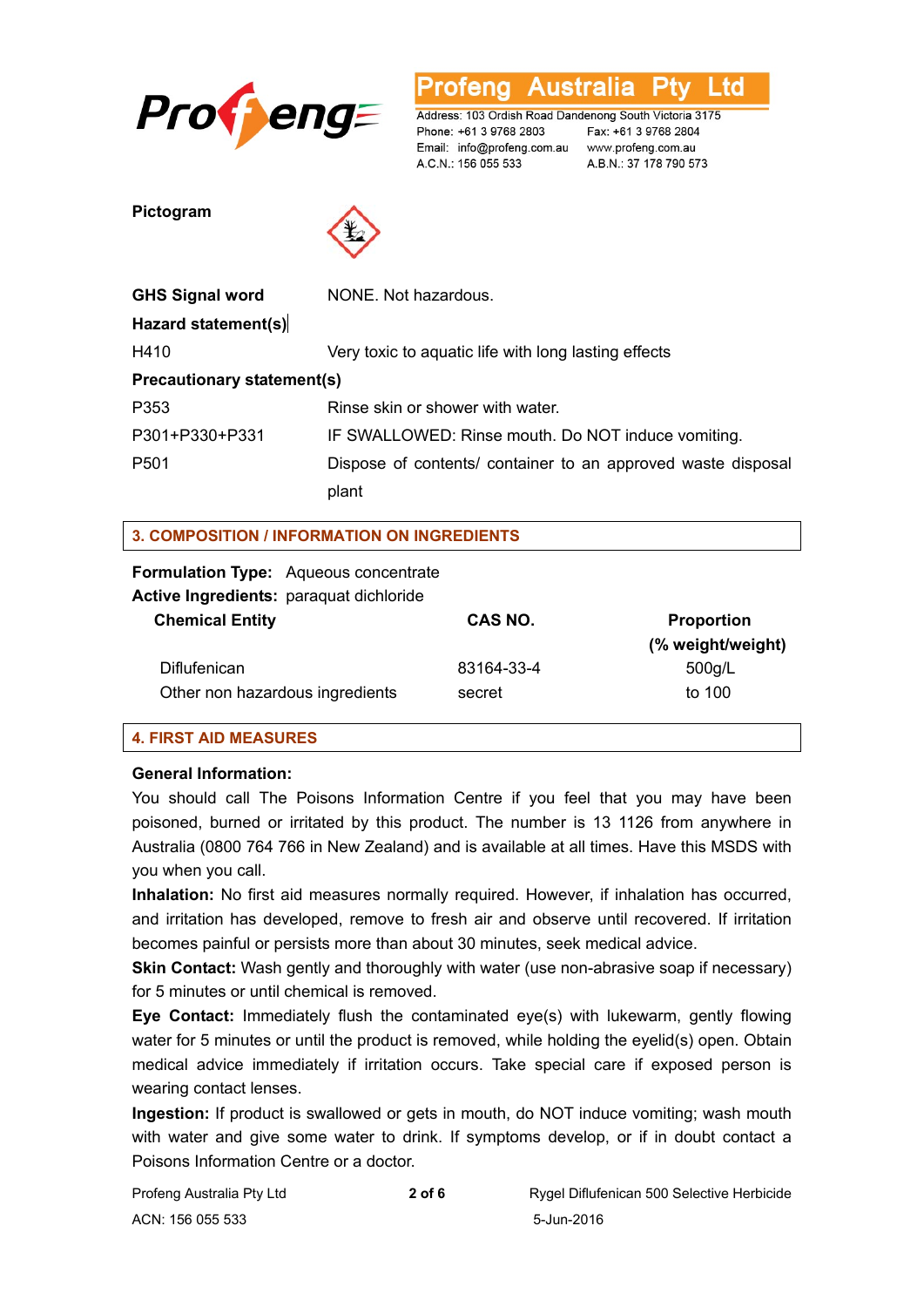

Address: 103 Ordish Road Dandenong South Victoria 3175 Phone: +61 3 9768 2803 Email: info@profeng.com.au

Fax: +61 3 9768 2804 www.profeng.com.au A.B.N.: 37 178 790 573

L td

### **5. FIRE-FIGHTING MEASURES**

**Fire and Explosion Hazards:** The major hazard in fires is usually inhalation of heated and toxic or oxygen deficient (or both), fire gases. There is little risk of an explosion from this product if commercial quantities are involved in a fire.

A.C.N.: 156 055 533

This product is likely to decompose only after heating to dryness, followed by further strong heating. Fire decomposition products from this product may be toxic if inhaled. Take appropriate protective measures.

**Extinguishing Media:** Not combustible. Use extinguishing media suited to burning materials. Alcohol resistant foam is the preferred firefighting medium but, if it is not available, normal foam can be used. Try to contain spills, minimise spillage entering drains or water courses.

**Fire Fighting:** If a significant quantity of this product is involved in a fire, call the fire brigade. There is little danger of a violent reaction or explosion if significant quantities of this product are involved in a fire. Recommended personal protective equipment is full fire kit and breathing apparatus.

### **6. ACCIDENTAL RELEASE MEASURES**

**Accidental release:** In the event of a major spill, prevent spillage from entering drains or water courses. As a minimum, wear overalls, goggles and gloves. Suitable materials for protective clothing include rubber, PVC. Eye/face protective equipment should comprise as a minimum, protective goggles. If there is a significant chance that vapours or mists are likely to build up in the cleanup area, we recommend that you use a respirator. Usually, no respirator is necessary when using this product. However, if you have any doubts consult the Australian Standard mentioned below (section 8). Otherwise, not normally necessary. Stop leak if safe to do so, and contain spill. Absorb onto sand, vermiculite or other suitable absorbent material. If spill is too large or if absorbent material is not available, try to create a dike to stop material spreading or going into drains or waterways. Because of the environmentally hazardous nature of this product, special care should be taken to restrict release to waterways or drains. Sweep up and shovel or collect recoverable product into labelled containers for recycling or salvage, and dispose of promptly. Recycle containers wherever possible after careful cleaning. Refer to product label for specific instructions. After spills, wash area preventing runoff from entering drains. If a significant quantity of material enters drains, advise emergency services. Full details regarding disposal of used containers, spillage and unused material may be found on the label. If there is any conflict between this MSDS and the label, instructions on the label prevail. Ensure legality of disposal by consulting regulations prior to disposal. Thoroughly launder protective clothing before storage or re-use. Advise laundry of nature of contamination when sending contaminated clothing to laundry.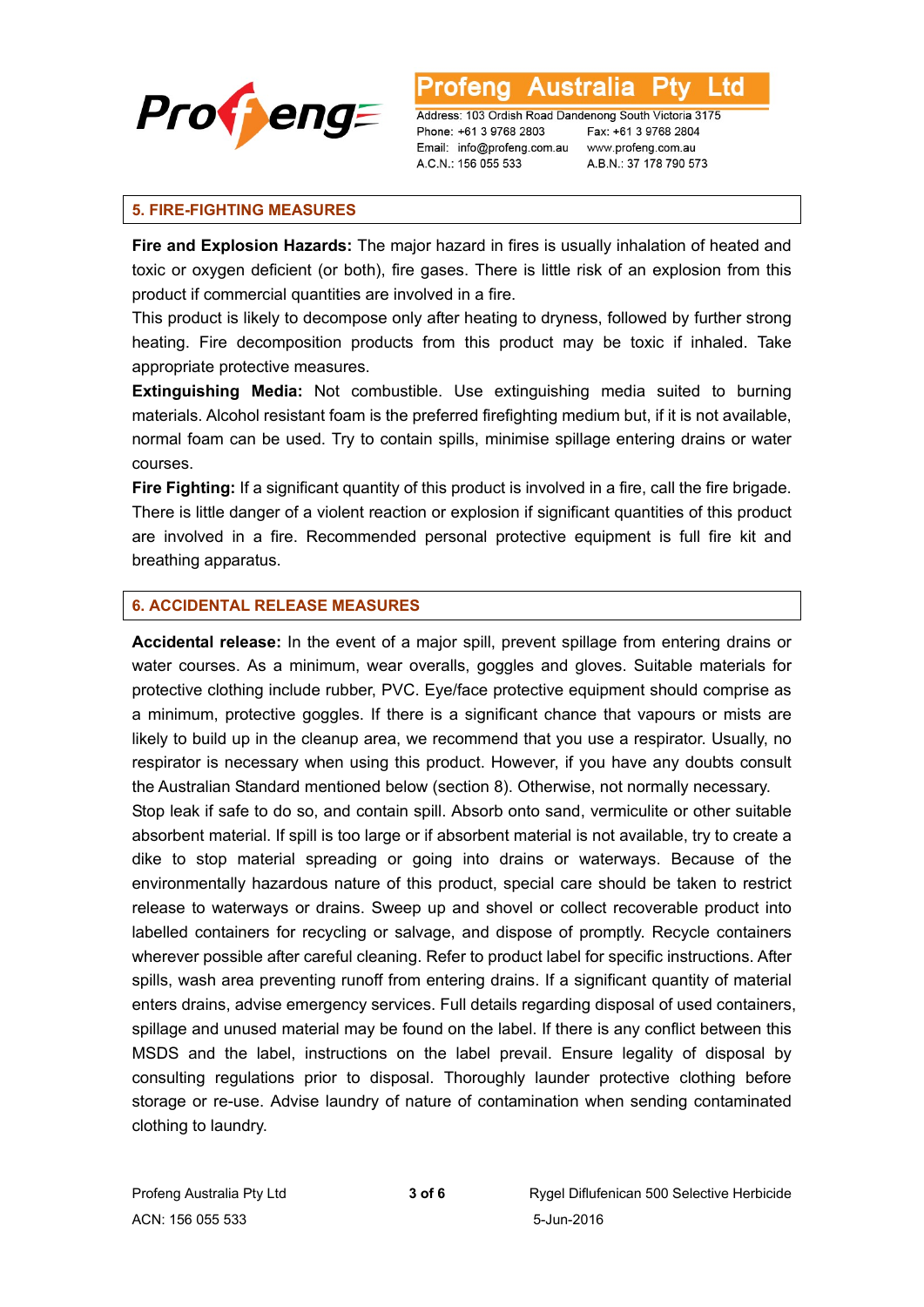

Australia L td ofena

Address: 103 Ordish Road Dandenong South Victoria 3175 Phone: +61 3 9768 2803 Email: info@profeng.com.au A.C.N.: 156 055 533

Fax: +61 3 9768 2804 www.profeng.com.au A.B.N.: 37 178 790 573

### **7. HANDLING AND STORAGE**

**Handling:** Keep exposure to this product to a minimum, and minimise the quantities kept in work areas. Check Section 8 of this MSDS for details of personal protective measures, and make sure that those measures are followed. The measures detailed below under "Storage" should be followed during handling in order to minimise risks to persons using the product in the workplace. Also, avoid contact or contamination of product with incompatible materials listed in Section 10.

**Storage:** Although this is classed as a Dangerous Good, you may not need a license to store it. If you have any doubts, we suggest you contact your Dangerous Goods authority in order to clarify your obligations. Check packaging - there may be further storage instructions on the label.

### **8. EXPOSURE CONTROLS/PERSONAL PROTECTION**

The following Australian Standards will provide general advice regarding safety clothing and equipment:

Respiratory equipment: **AS/NZS 1715**, Protective Gloves: AS 2161, Occupational Protective Clothing: AS/NZS 4501 set 2008, Industrial Eye Protection: AS1336 and **AS/NZS 1337**, Occupational Protective Footwear: **AS/NZS2210**.

### **SWA Exposure Limits TWA (mg/m<sup>3</sup> ) STEL (mg/m3 )**

Exposure limits have not been established by SWA for any of the significant ingredients in this product. No special equipment is usually needed when occasionally handling small quantities. The following instructions are for bulk handling or where regular exposure in an occupational setting occurs without proper containment systems.

**Ventilation** This product should only be used in a well ventilated area. If natural ventilation is inadequate, use of a fan is suggested.

**Eye Protection** Eye protection such as protective glasses or goggles is recommended when this product is being used.

**Skin Protection** You should avoid contact even with mild skin irritants. Therefore you should wear suitable impervious elbow-length gloves and facial protection when handling this product. See below for suitable material types.

**Protective Material Types** We suggest that protective clothing be made from the following materials: rubber, PVC.

**Respirator** Usually, no respirator is necessary when using this product. However, if you have any doubts consult the Australian Standard mentioned above. Otherwise, not normally necessary.

### **9. PHYSICAL AND CHEMICAL PROPERTIES**

**Appearance** Light brown

ACN: 156 055 533 5-Jun-2016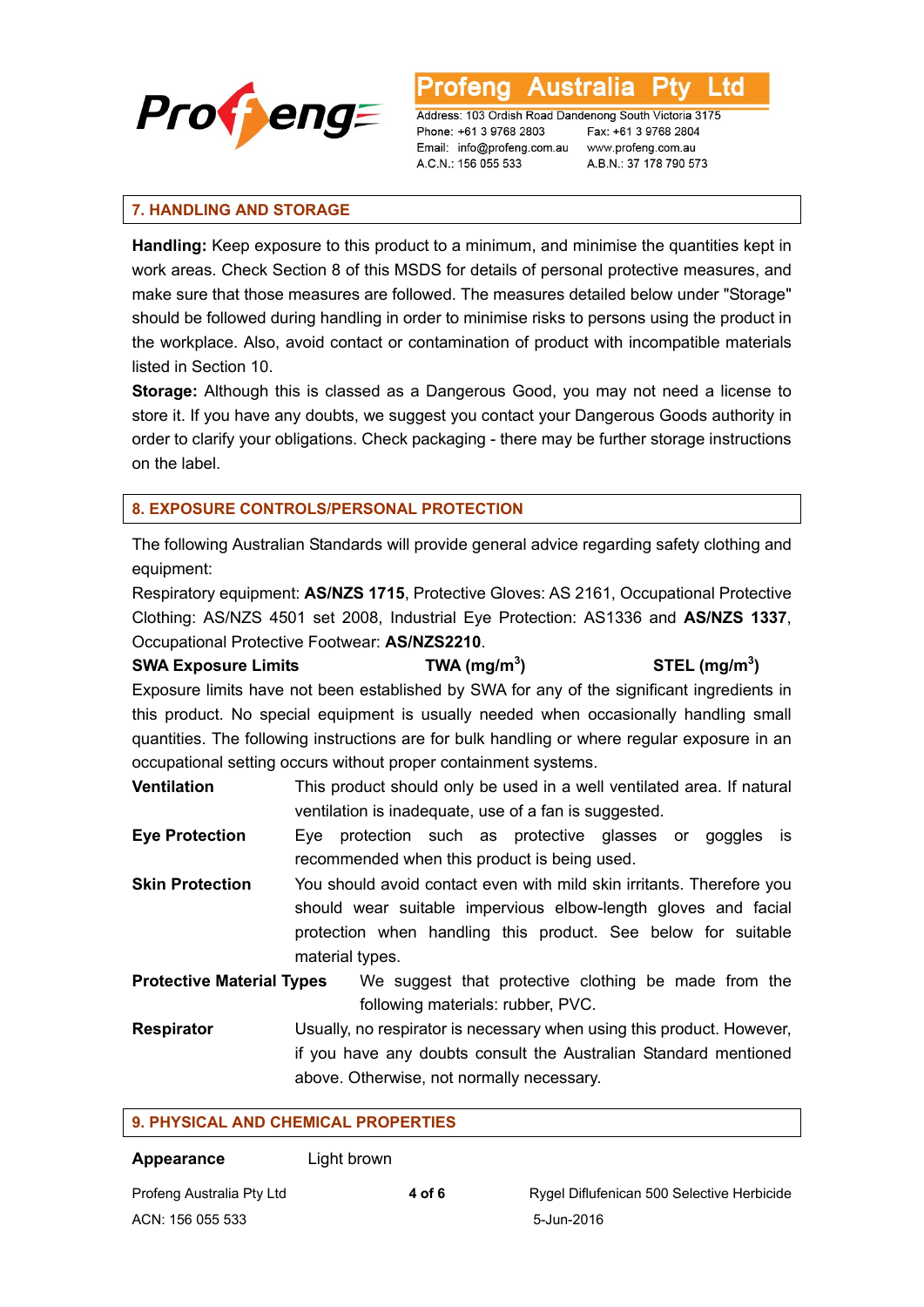



Address: 103 Ordish Road Dandenong South Victoria 3175 Phone: +61 3 9768 2803 Email: info@profeng.com.au www.profeng.com.au A.C.N.: 156 055 533

Fax: +61 3 9768 2804 A.B.N.: 37 178 790 573

| <b>Physical State</b>   | <b>Viscous Liquid</b>                     |
|-------------------------|-------------------------------------------|
| <b>Boiling point</b>    | 100°C approx. at 100kPa                   |
| <b>Melting Point</b>    | Approximately 0°C                         |
| Vapour pressure         | 2.37 kPa at 20°C (water vapour pressure). |
| Solubility in water     | soluble                                   |
| <b>Specific gravity</b> | ca. 1.175 at 20°C                         |
| pH                      | 6-8                                       |

### **10. STABILITY AND REACTIVITY**

| <b>Reactivity</b>          | This product is unlikely to react or decompose under normal<br>storage conditions. However, if you have any doubts, contact the<br>supplier for advice on shelf life properties.                                                                                                                                                                                                                                                                                                                                                                                                                                                                   |
|----------------------------|----------------------------------------------------------------------------------------------------------------------------------------------------------------------------------------------------------------------------------------------------------------------------------------------------------------------------------------------------------------------------------------------------------------------------------------------------------------------------------------------------------------------------------------------------------------------------------------------------------------------------------------------------|
| <b>Conditions to Avoid</b> | Protect this product from light. Store in the closed original container<br>in a dry, cool, well-ventilated area out of direct sunlight.                                                                                                                                                                                                                                                                                                                                                                                                                                                                                                            |
| <b>Incompatibilities</b>   | strong acids, strong bases, strong oxidising agents.                                                                                                                                                                                                                                                                                                                                                                                                                                                                                                                                                                                               |
| <b>Fire Decomposition</b>  | This product is likely to decompose only after heating to dryness,<br>followed by further strong heating. Combustion forms carbon<br>dioxide, and if incomplete, carbon monoxide and possibly smoke.<br>Water is also formed. May form nitrogen and its compounds, and<br>under some circumstances, oxides of nitrogen. Occasionally<br>hydrogen cyanide gas in reducing atmospheres. May form<br>hydrogen fluoride gas and other compounds of fluorine. Carbon<br>monoxide poisoning produces headache, weakness, nausea,<br>dizziness, confusion, dimness of vision, disturbance of judgment,<br>and unconsciousness followed by coma and death. |
| Polymerisation             | This product will not undergo polymerisation reactions.                                                                                                                                                                                                                                                                                                                                                                                                                                                                                                                                                                                            |

### **11. TOXICOLOGICAL INFORMATION**

## Local Effects:

Target Organs: There is no data to hand indicating any particular target organs.

### **12. ECOLOGICAL INFORMATION**

Very toxic to aquatic organisms, may cause long-term adverse effects to the aquatic environment.

### **13. DISPOSAL CONSIDERATIONS**

**Disposal:** Special help is available for the disposal of Agricultural Chemicals. The product label will give general advice regarding disposal of small quantities, and how to cleanse containers. However, for help with the collection of unwanted rural chemicals, contact